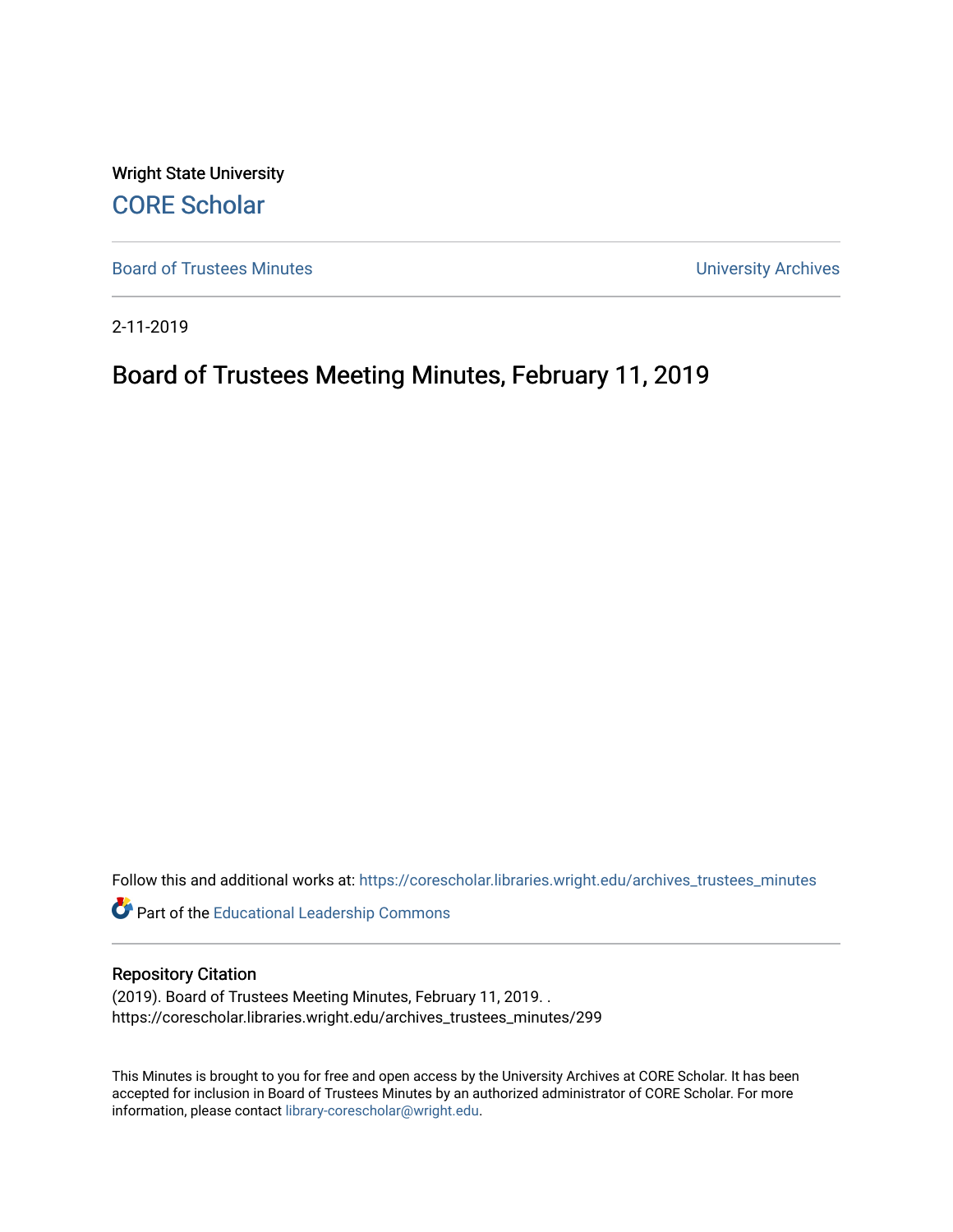## **WRIGHT STATE UNIVERSITY BOARD OF TRUSTEES OFFICIAL PROCEEDINGS OF THE THREE HUNDRED AND FIFTY-NINTH MEETING**

# **February 11, 2019**

#### **INDEX**

|       |                                                                                                                            | <b>Page</b>    | <b>Resolution</b> |
|-------|----------------------------------------------------------------------------------------------------------------------------|----------------|-------------------|
| L.    | <b>CALL TO ORDER</b>                                                                                                       | 1              |                   |
| Ш.    | <b>CONFLICT OF INTEREST STATEMENT</b>                                                                                      | 1              |                   |
| Ш.    | <b>PROOF OF NOTICE OF MEETING</b>                                                                                          | 1              |                   |
| IV.   | <b>ANNOUNCEMENTS</b>                                                                                                       | $\overline{2}$ |                   |
| V.    | <b>EXECUTIVE SESSION</b>                                                                                                   | 2              | 19-43             |
| VI.   | <b>RECESS</b>                                                                                                              | $\overline{2}$ |                   |
| VII.  | <b>RECONVENE IN PUBLIC SESSION</b>                                                                                         | $\overline{2}$ |                   |
| VIII. | <b>CHAIR'S COMMENTS</b>                                                                                                    | 3              |                   |
| IX.   | <b>BOARD OF TRUSTEES TO APPROVE TERM</b><br><b>SHEET SIGNED BY UNIVERSITY AND</b><br>AAUP-WSU ON SUNDAY, FEBRUARY 10, 2019 | 4              | 19-44             |
| Х.    | <b>ADJOURNMENT</b>                                                                                                         | 7              |                   |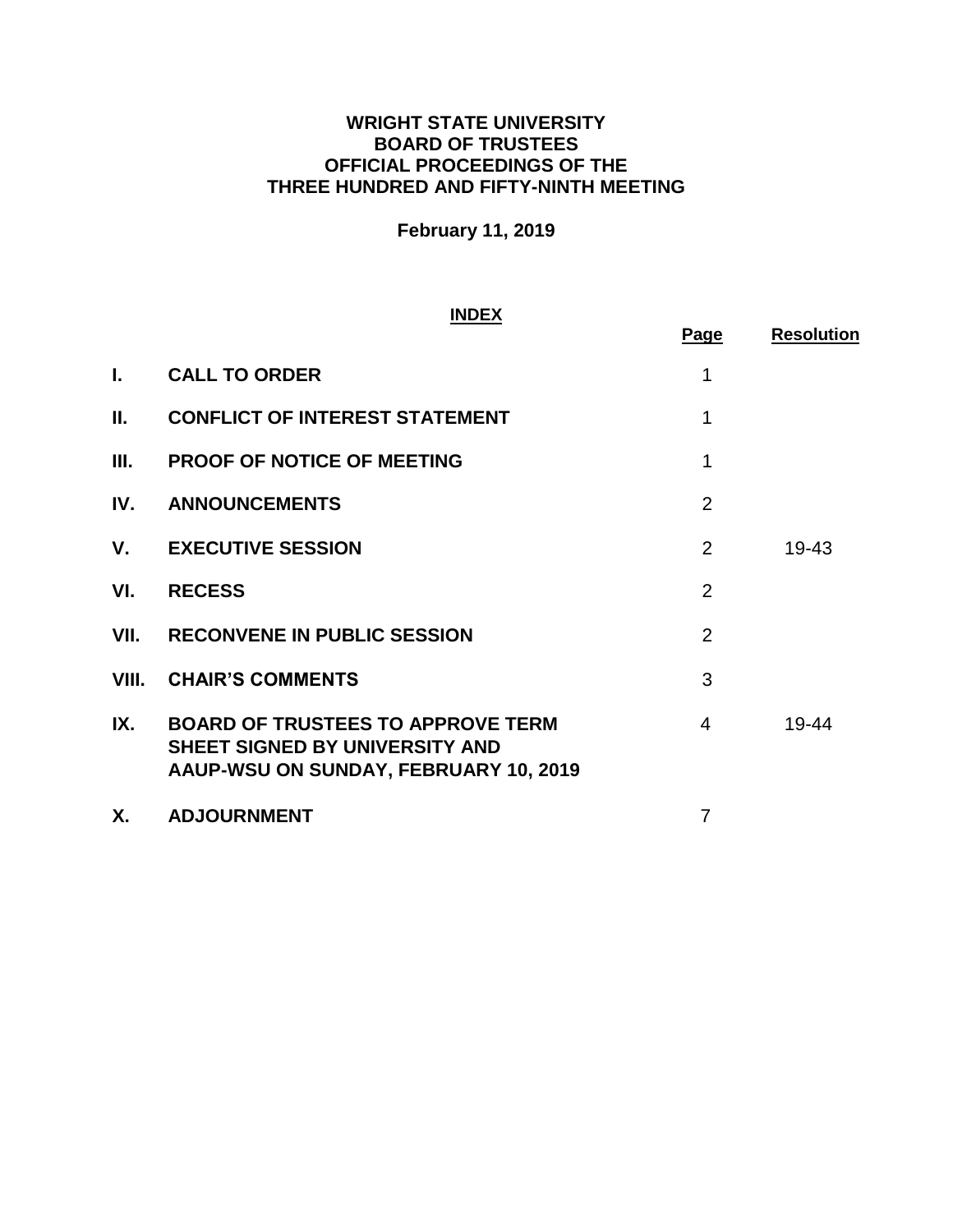#### **WRIGHT STATE UNIVERSITY BOARD OF TRUSTEES OFFICIAL PROCEEDINGS OF THE THREE HUNDRED AND FIFTY-NINTH MEETING**

## **February 11, 2019**

#### <span id="page-2-0"></span>**I. CALL TO ORDER**

The meeting of the Wright State University Board of Trustees was called to order by Mr. Douglas Fecher on Monday, February 11, 2019, 5:30 p.m., in the 2455 Presidential Drive First Floor Gallery Space. Mr. Larry Chan, secretary to the Board of Trustees, called the roll:

#### **Present**

# **Absent**

Michael Bridges Douglas Fecher Sean Fitzpatrick Anuj Goyal Stephanie Green Bruce Langos William Montgomery Grace Ramos Austin Rains

C.D. Moore (Call in)

Mr. Fecher announced that the Board would be entering into an Executive Session shortly and it was anticipated that the Board would be returning to Public Session to potentially take a vote on a resolution. The audience was invited to wait in the Gallery Space for the conclusion of the Board's Special Executive Session.

#### **II. CONFLICT OF INTEREST STATEMENT**

Mr. Fecher read the Board's conflict of interest statement and asked to be notified should a conflict arise.

It is of utmost importance to ensure that all university decisions are free from any real or perceived conflicts of interest.

Therefore, please be mindful of all obligations with which you have been charged as a Trustee of Wright State University; and take the steps you deem appropriate to perform your duties fairly and impartially.

#### **III. PROOF OF NOTICE OF MEETING**

Mr. Fecher reported that the meeting was called by written notification and a quorum was present.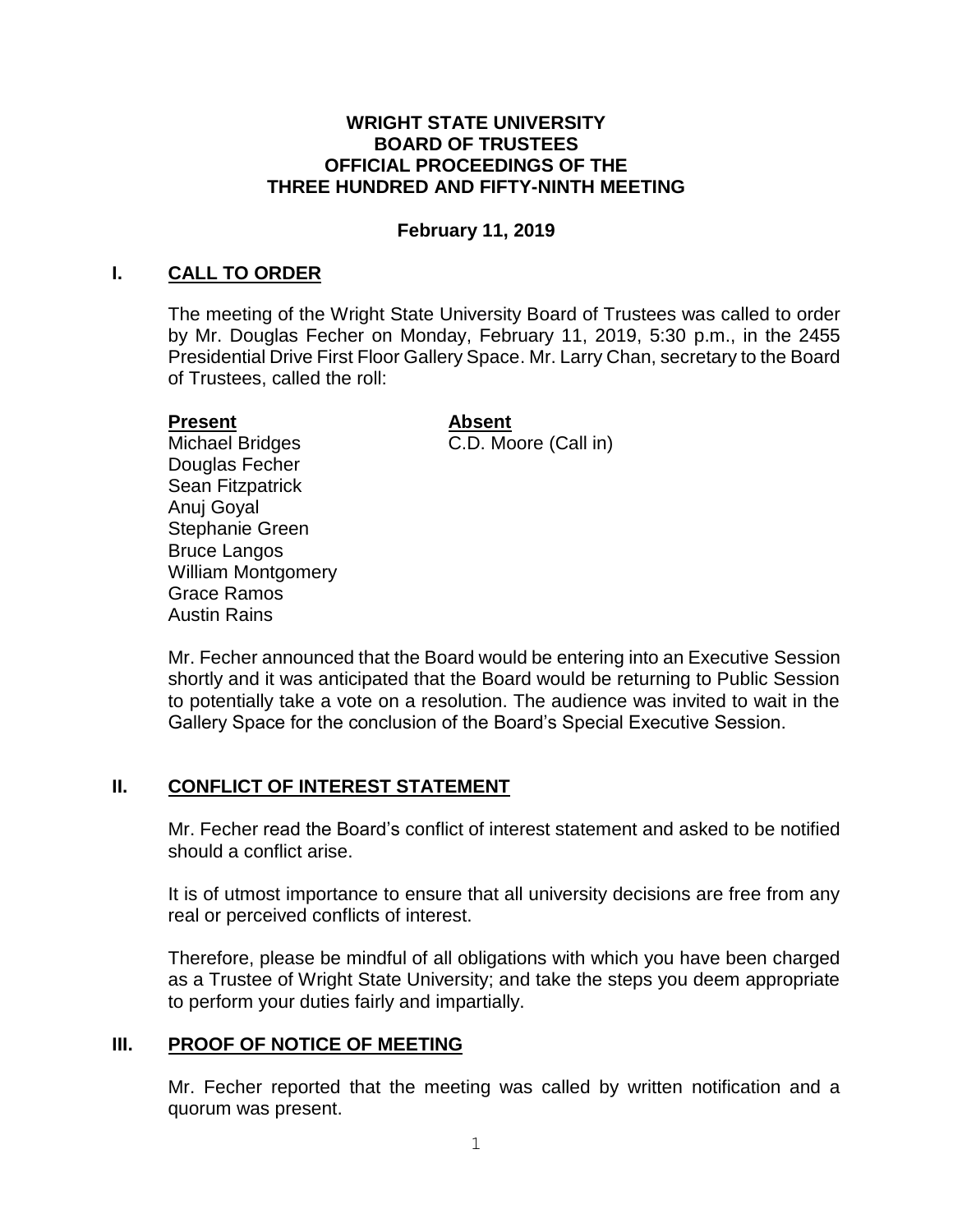## **IV. ANNOUNCEMENTS**

No announcements were offered.

#### **V. EXECUTIVE SESSION**

In accordance with the Ohio Open Meetings Law, the Board, after a majority of a quorum and by roll call vote, determined to hold a Special Executive Session by offering the following resolution:

#### **RESOLUTION 19-43**

RESOLVED that the Wright State University Board of Trustees agreed to hold a Special Executive Session on Monday, February 11, 2019, at 5:32 p.m. in the Double Bowler Conference Room, 2455 Presidential Drive; and be it further

RESOLVED that pursuant to the Ohio Revised Code 121.22 (G), the following issues may be discussed in Executive Session:

• Collective bargaining

Mr. Fecher moved for approval. Mr. Bridges seconded, and the motion was unanimously approved by roll call vote.

#### **VI. RECESS**

The Executive Session adjourned at 5:56 p.m.

## **VII. RECONVENE IN PUBLIC SESSION**

The Wright State University Board of Trustees reconvened on Monday, February 11, 2019, 5:59 p.m., in the First Floor Gallery Space, 2455 Presidential Drive. Mr. Larry Chan called the roll.

#### **Present**

**Absent**  C.D. Moore

Michael Bridges Douglas Fecher Sean Fitzpatrick Anuj Goyal Stephanie Green Bruce Langos William Montgomery Grace Ramos Austin Rains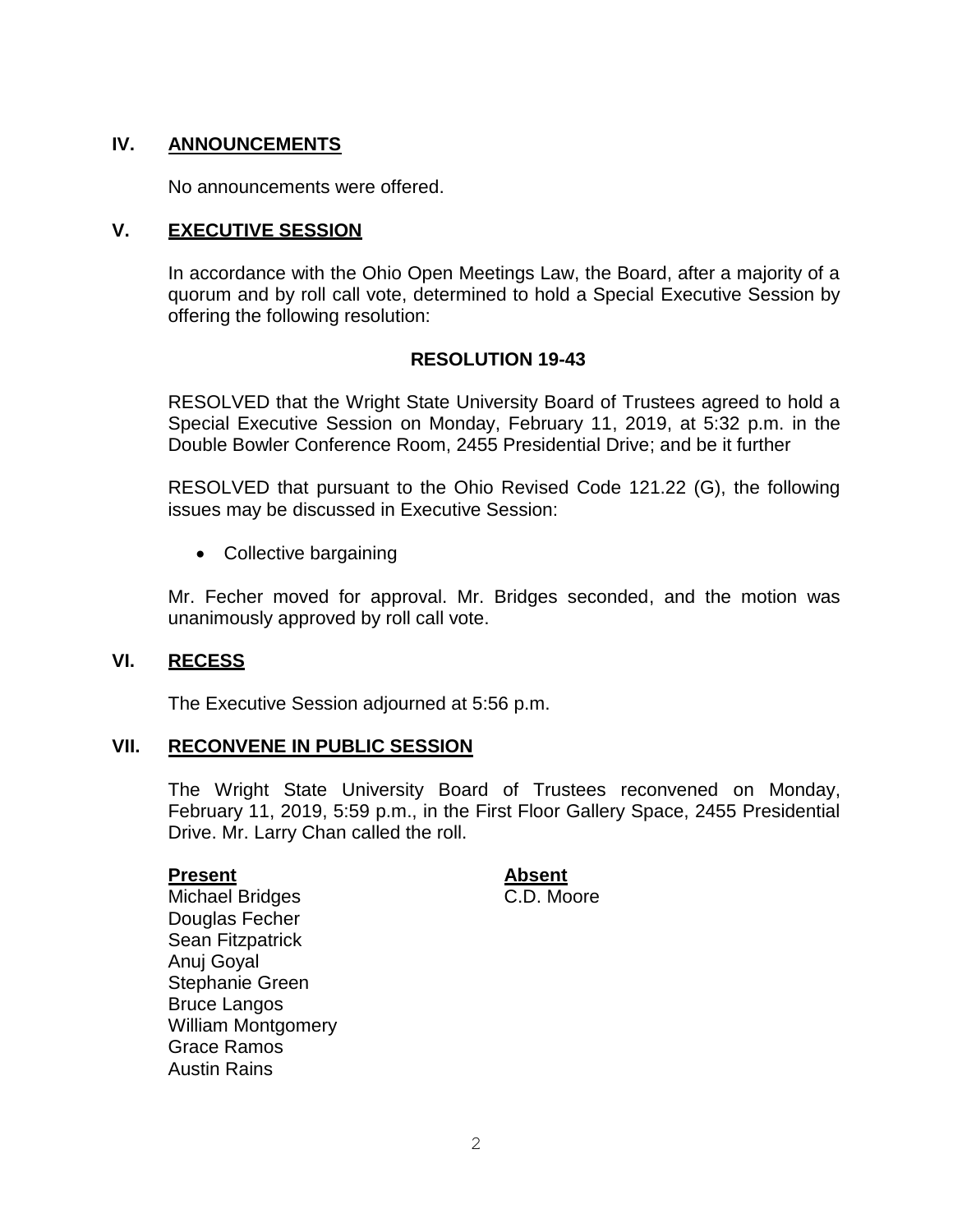## <span id="page-4-0"></span>**VIII. CHAIR'S COMMENTS**

 When the Board returned to Public Session, Mr. Fecher offered the following remarks.

 "Tonight the Board of Trustees will consider a resolution to approve a Term Sheet addressing terms and conditions of employment for bargaining unit faculty members of the Wright State Chapter of the American Association of University Professors (AAUP). If the Board approves this resolution, it will move the University one step closer to ending the longest strike by university professors in Ohio history, pending a vote on successor contracts by the union membership.

 I would like to take a moment to commend the hard work on both sides of this negotiation as each team worked to represent the interests of their constituencies throughout these negotiations.

 The agreement we look to affirm this evening is the result of countless hours of meetings, correspondence, and talks between the parties. Meetings were often marathon affairs lasting more than eight hours at a time and sometimes well past in having the parties listen and understand the perspectives on the opposite side of the table. Without doing that, a deal could not have been reached. midnight. Talks at times were difficult and contentious, but ultimately also helpful

 This agreement, if ratified on both sides, will help the University continue its path towards financial sustainability which was the primary goal of this Board of Trustees along with maintaining affordable student tuition rates. Although we did not always see eye to eye with our AAUP counterparts, we were finally able to craft a package that will help Wright State University save millions every year and return to financial health. We thank our union counterparts for working on that very important goal.

 As difficult as this negotiation was, once this agreement is ratified the hard work will begin – hard work that will require all parties to set aside their differences and join together to build enrollment and revenue so that current and future students will always have an opportunity to experience the excellent teaching and research that have long been the hallmark of this institution. And in that hard work we will all have to really dig down deep and work together to get that job done.

 In order to ensure cooperation and leadership during this next phase, all parties must absolutely put aside whatever animosities may remain, forgive any differences of opinion regarding what occurred and what may have been said during the negotiation period, and reach across the aisle, so to speak, to agree to work together to make Wright State University the best university it can be.

As I enter my final months as Chairman of the Board, I will pledge my efforts to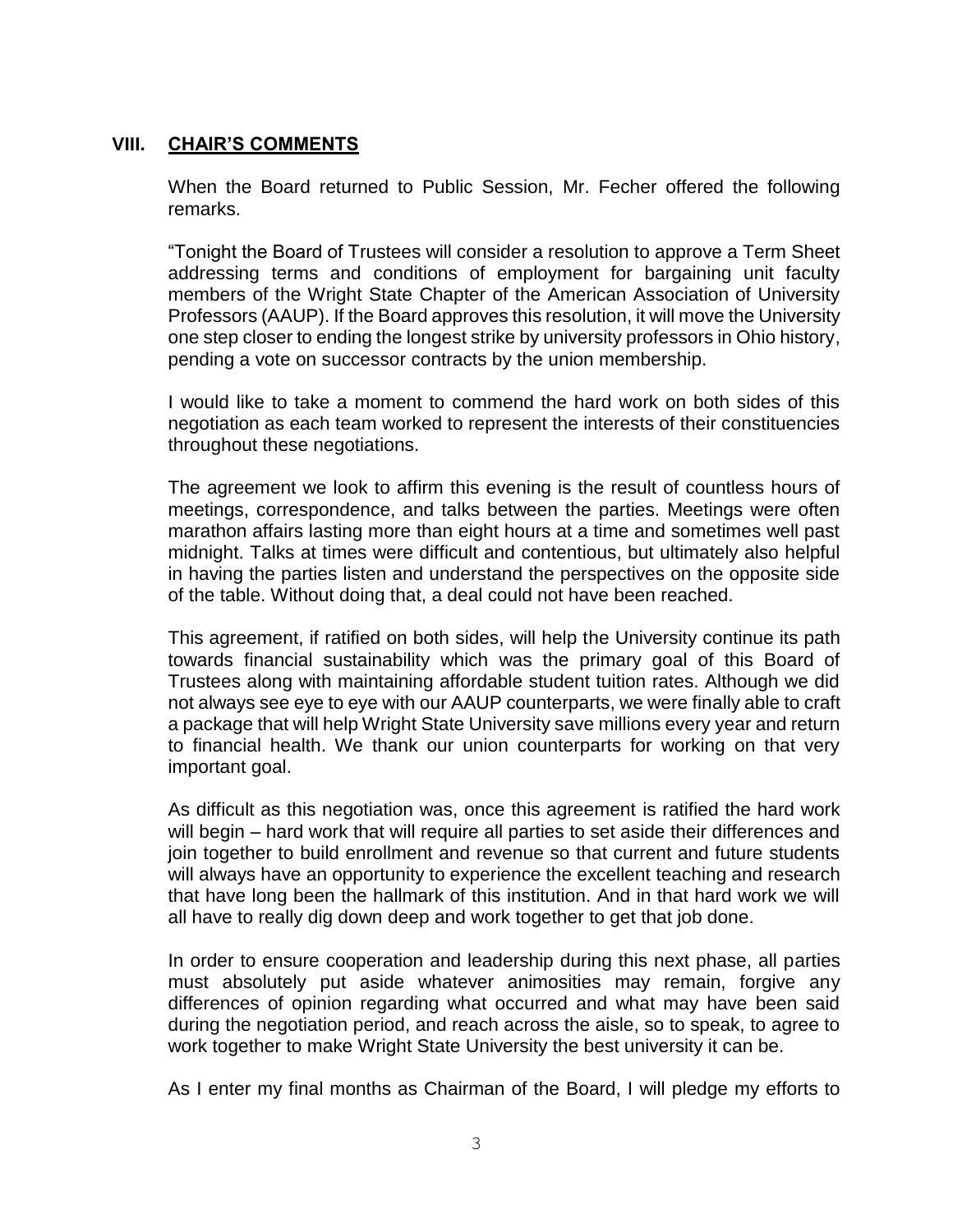lead this Board in a spirit of reconciliation and renewal for our University. Our cooperative goal must be focused on our students and building a university that best serves their needs as they work towards the degrees that will lead to the accomplishment of their dreams in life.

I don't fool myself that this task will be easy. It won't be. But doing the work will be critical, and all parties must join together in a spirit of cooperation and shared interests if we are to ensure Wright State University never finds itself in this same place again.

So let me be clear. Now is the time to let the light shine on the possibilities of Wright State's future. The storm we have weathered together was more severe than anyone wanted, but that storm is now past and the promise of better days lies ahead.

With this agreement Wright State University is poised to move strongly forward as one university so long as that is the choice all on this campus decide to make. We really have no other choice – together we can finally put all that has happened behind us and move smartly in a beneficial future for us all.

do better in focusing on the needs of our students and we really need to thank the students that are on campus today as they went through these last three weeks. We will insure that we will do the best possible job for them to get them on track toward their degrees and put this episode behind them. I would again like to commend our students." I would like to make some comments towards our students. I would like to commend them. This issue was not of their making, it was not of their choice. They took a lot of the brunt of the work stoppage that occurred these last two or three weeks and they did not deserve it. They didn't deserve it. We, as a university, must

## **IX. THE BOARD OF TRUSTEES TO APPROVE TERM SHEET SIGNED BY UNIVERSITY AND AAUP-WSU ON SUNDAY, FEBRUARY 10, 2019**

Mr. Fecher presented the following resolution to the Board for their consideration.

#### **The Board of Trustees to Approve Term Sheet Signed by University and AAUP-WSU on Sunday, February 10, 2019**

#### **RESOLUTION 19-44**

WHEREAS, the University has been navigating recovery from a serious financial crisis that required it to address a \$30 million structural budget deficit and the exhaustion of \$130 million in reserves which took the University to the brink of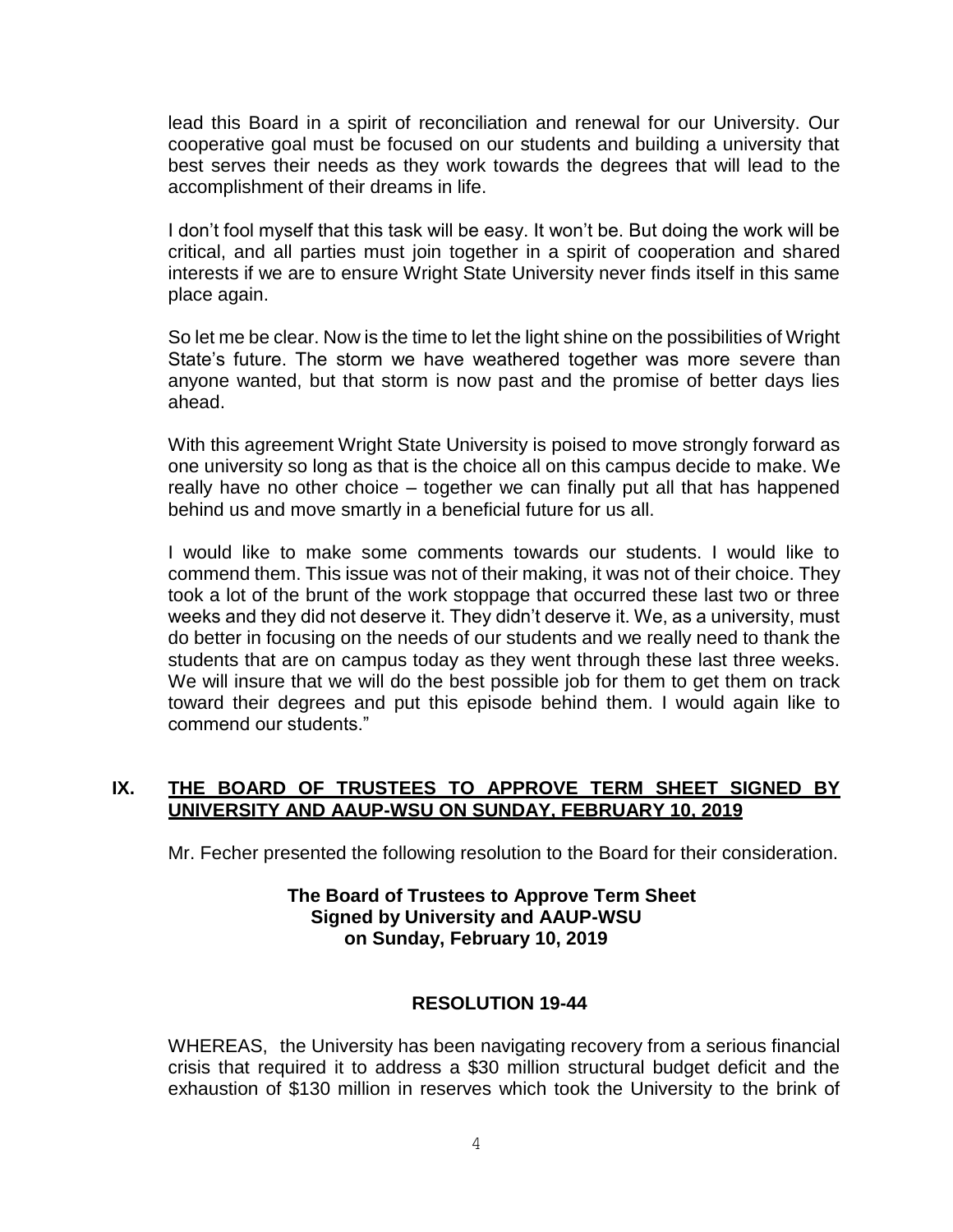State fiscal watch;

 WHEREAS, a portion of the University faculty are represented in a single bargaining unit by the Wright State University Chapter of the American Association of University Professors ("AAUP-WSU" or the "union"), whose most recent labor contracts with the University expired on June 30, 2017;

 WHEREAS, to address the financial recovery the University sought to enter into new labor contracts with the union, and after bargaining to impasse with the union, including FMCS mediation and separate fact-finding mediation, the parties set out their last, best offers on the open contract issues to Fact-Finder David Stanton during a formal fact-finding hearing;

 WHEREAS, Fact-Finder Stanton issued his report and recommendation, the University Board of Trustees, in an effort to bring the matter to a final resolution even though it did not receive all the relief that it was seeking, voted unanimously to adopt the Fact-Finder's report, while the union rejected the report; therefore the parties yet again failed to reach any agreement to bring the matter to a close;

 WHEREAS, the University elected to move forward with implementing the terms and conditions of its final proposals in order to allow the University to continue its central mission of serving its students, under which the faculty union members operated until a successor agreement has been reached with the union;

 WHEREAS, the parties have recently engaged in numerous negotiation sessions to reach agreement on a successor agreement, which resulted in a term sheet that outlines a compromise of two consecutive labor contracts that will meet the needs of the University's students and provide labor stability through two labor contracts that will be in effect through June 2023;

 WHEREAS, the new agreements represent significant concessions from both parties and provides the University with short and long-term financial relief;

 WHEREAS, the agreement allows the University to continue to provide a highquality and affordable education;

 WHEREAS, among other items, the new agreement brings all University employees, including AAUP-WSU members, into a unified healthcare plan allowing the University flexibility to address health insurance costs under the University's existing health care plan that now covers all University employees equally;

 WHEREAS, among other items, the new agreements address the University's financial issues by providing reasonable but responsible compensation increases with 0% general salary increases, 0% minimum salary increases, and 0% merit pay increases from academic and fiscal years 2017 through 2021, and 2.5% general salary increases, .5% minimum salary increases, and 0% merit pay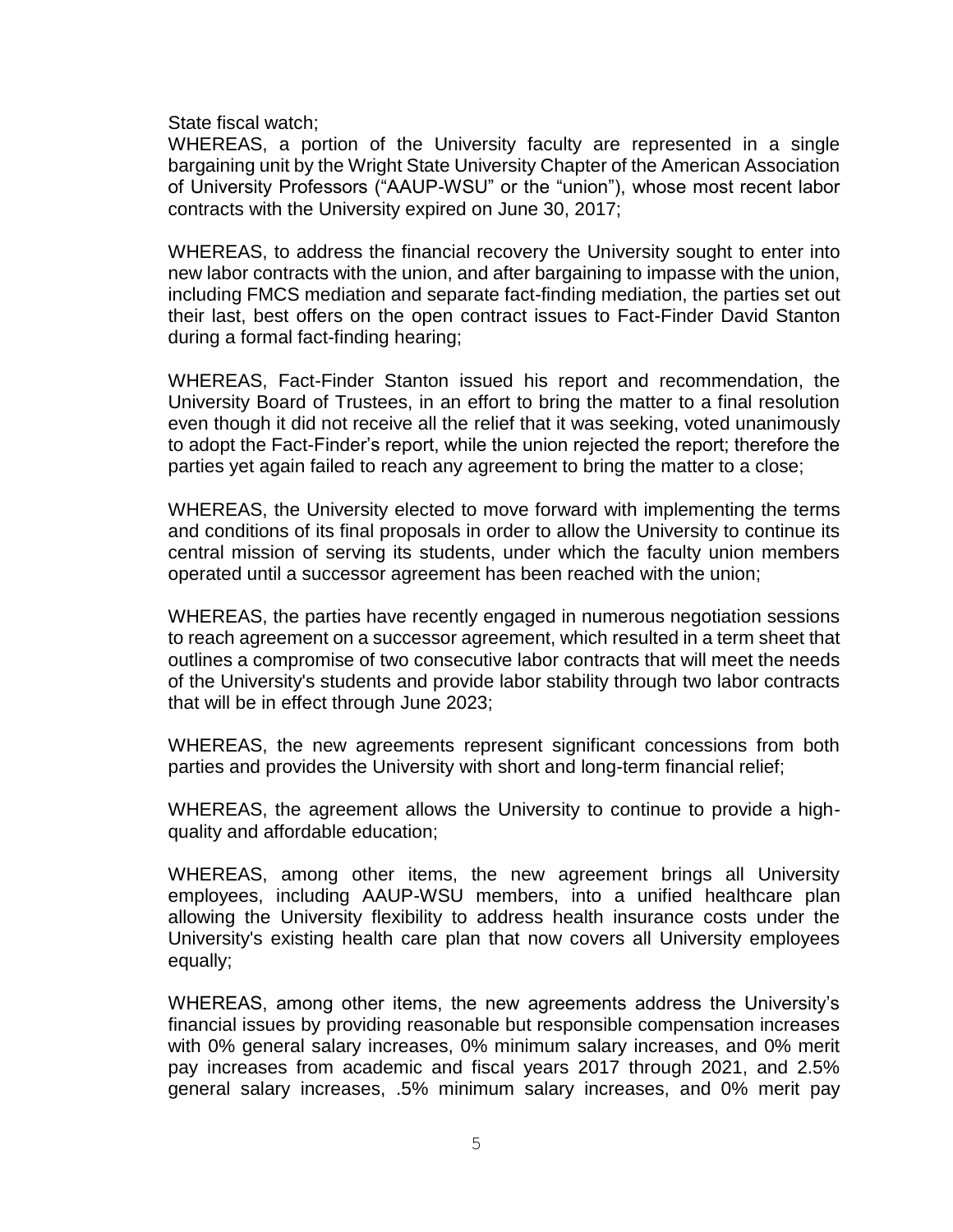increases for academic and fiscal year 2021-2022, and 2.5% general salary increases, .5% minimum salary increases, and 1% merit pay increases from academic and fiscal year 2022-2023;

WHEREAS, the resolution of other outstanding issues that were not yet tentatively agreed to in the prior rounds of negotiations is encompassed in the accompanying Term Sheet for Successor Contracts Effective February 10, 2019-June 30, 2020 and July 1, 2020-June 30, 2023 attached hereto as Exhibit A which sets forth the resolution of all outstanding issues including but, not limited to:

- Agreement to incorporate the tentatively agreed upon Articles and Appendices from the most recent negotiation process;
- Return to the provisions from the prior August 20, 2014 June 30, 2017 labor contract in pertinent parts on retrenchment, workload, and merit pay;
- Providing the University the ability to furlough union faculty members one day per semester as a cost savings measure;
- An extension of the time for awarding a continuing appointment and promotion for non-tenure track faculty;
- A reduction in summer teaching pay for union faculty members ranging from 20% to 15% over the course of the two contracts;
- Establishment of a retirement incentive program;

WHEREAS, the approval of the Term Sheet for Successor Contracts will enable the Board to contribute to its need to reduce costs and build resources to enhance the financial sustainability of the University;

 WHEREAS, the University presented the Term Sheet to the AAUP-WSU in discussions held on Sunday, February 10, 2019 to resolve outstanding issues with the union;

 WHEREAS, the University and the AAUP-WSU agreed to accept the Term Sheet on February 10, 2019; and

on February 10, 2019; and<br>WHEREAS, the University President and the Union President signed the Term Sheet for Successor Contracts on February 10, 2019 with the intent to present it to the Board of Trustees for approval;

#### NOW THEREFORE,

BE IT RESOLVED, that the Wright State University Board of Trustees approves